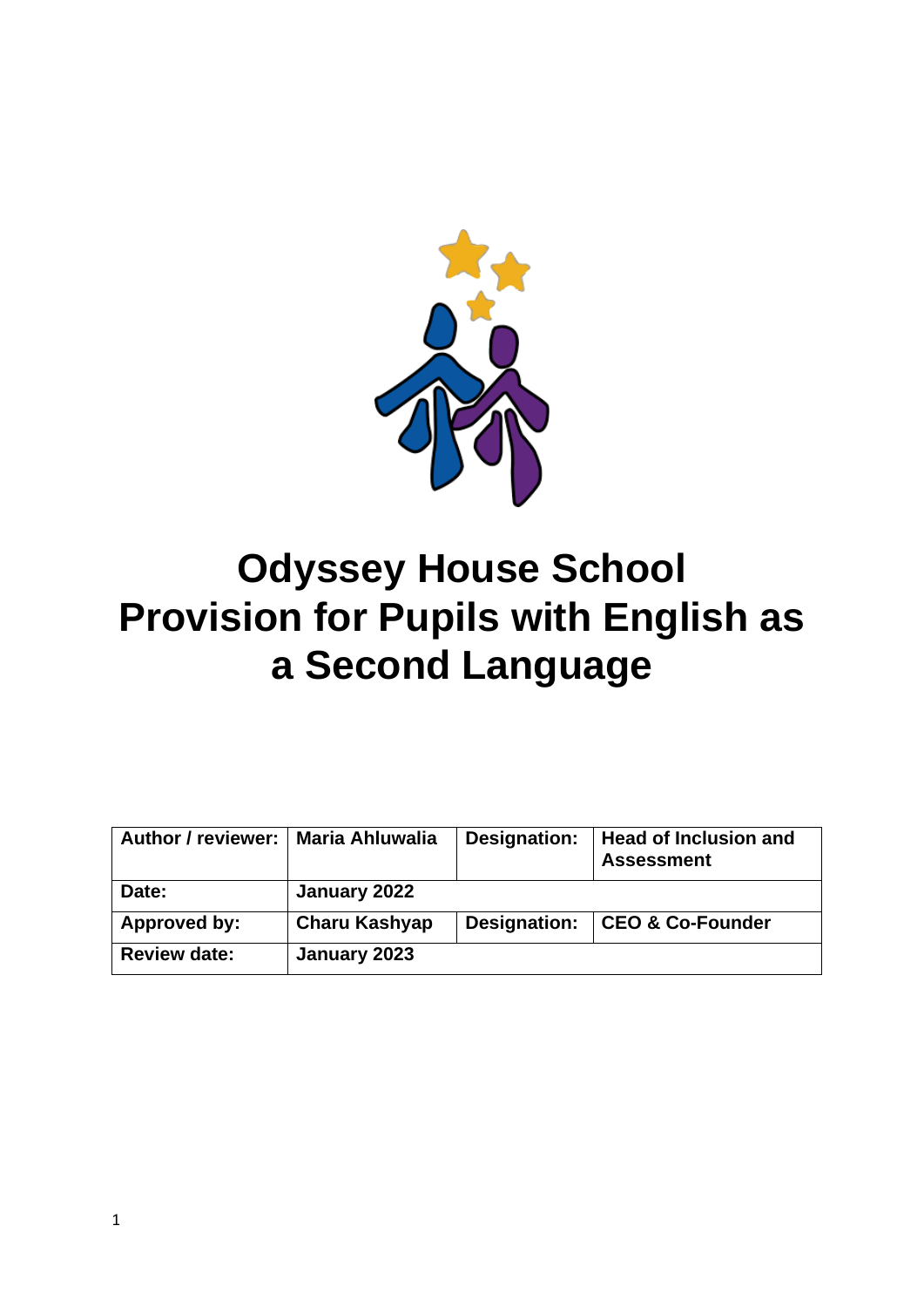# **Defining English as an Additional Language (EAL)**

An EAL pupil is a pupil whose first language is not English. The term EAL is used in this policy as synonymous with alternative terms such as ESL (English as a Second Language) and ESOL (English for Speakers of Other Languages) This encompasses pupils who are fully bilingual and all those at different stages of learning English. EAL pupils may be:

 $\Box$  Newly arrived from a foreign country/school where English is not the first language.

□ Newly arrived from a foreign country where English is not the first language but from an English-speaking school.

 $\Box$  Born abroad but moved to the UK at some point earlier in childhood.

 $\Box$  Born in the UK, but in a family where the main language is not English. EAL pupils will need varying levels of provision. For planning appropriate provision and communication between staff, EAL pupils' competence in English can be categorised as described below:

**Level 1:** silent period / beginner learner

**Level 2:** basic interpersonal communication skills

Level 3: socially competent and starting to communicate more efficiently in an academic setting

**Level 4:** satisfactory levels of English but language may still be a barrier to achievement in some areas of the curriculum

**Level 5:** cognitive academic language proficiency (CALP) – level of English no barrier to achievement.

## **Principles of EAL Provision**

EAL pupils should be supported to enable access to a broad, balanced, and relevant curriculum. English is best learnt through the curriculum and EAL pupils should be encouraged to play a full part in class activities.

 $\Box$  The school environment, both in and outside the classroom, should promote language development.

 $\Box$  The school structures and overall ethos should help EAL pupils integrate into the school, thrive in a western culture which may be foreign to them, and appreciate their own cultural uniqueness.

 $\Box$  The integration of EAL pupils into the school community should extend to their families/guardians.

 $\Box$  Bilingualism and multiculturalism are assets that should be actively supported and celebrated.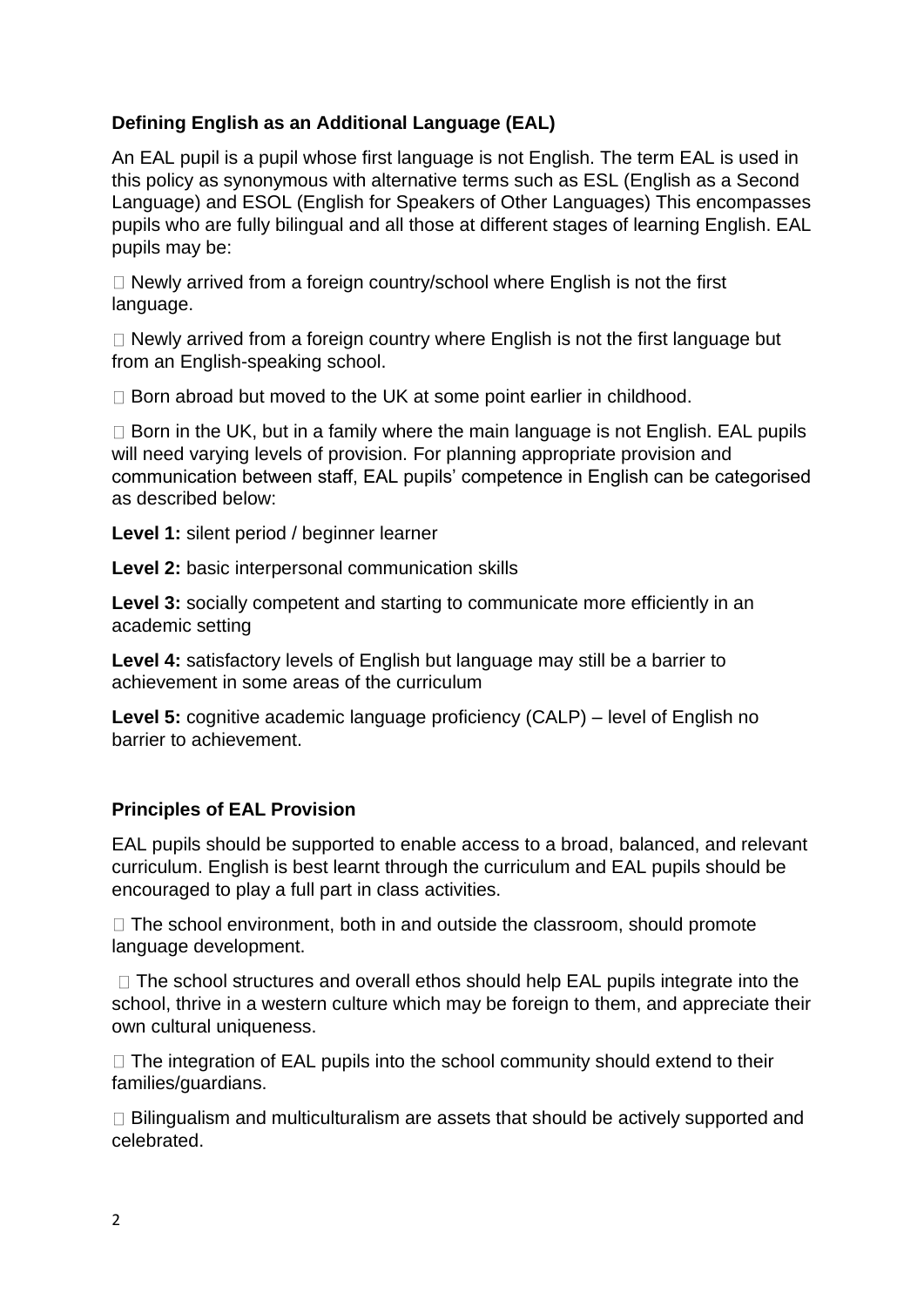# **The School's EAL Objectives**

 $\Box$  EAL pupils are identified, and procedures are followed to ensure their needs are met and they achieve their potential.

 $\Box$  Procedures are in place to ensure teachers and non-teaching staff are aware of such pupils and supported in meeting their needs.

 $\Box$  EAL pupils are integrated as fully as possible into the life of the school and offered full access to a broad, balanced, and relevant education, including an appropriate curriculum.

 $\Box$  They are actively encouraged to participate in extracurricular activities.

 $\Box$  The views of the pupil are sought and considered.

 $\Box$  Parents/guardians are encouraged to play a role in EAL pupils' education.

 $\Box$  Appropriate resources are available and are used in the school.

 $\Box$  EAL pupils are enabled to achieve their potential both in the classroom and through additional EAL support where appropriate.

 $\Box$  The school's overall ethos helps pupils feel valued members of the school community, thrive in a culture which may be foreign to them, and appreciate their own cultural uniqueness.

 $\Box$  Bilingualism and multiculturalism are actively supported and celebrated.

#### **Our identification procedures/information sources used to identify EAL pupils include:**

- Information from the registrar.
- Information from the application form.
- Information from entrance papers.
- Information from the previous school or parents/guardians.

## **Identifying The More Able EAL Pupils**

This can be affected by the language barrier, so to minimise this possibility:

- Staff should be alert to actual or potential ability in EAL pupils, particularly those less
- competent in English.
- Teachers should make a point of nominating EAL pupils for or encouraging them to join in
- extension activities.
- Avoid putting EAL pupils in bottom sets because of their language ability, even if the support
- is greater in these classes. Initial placement in low ability sets is not helpful because pupils
- will benefit more from access to strong models of English language and confident learners.